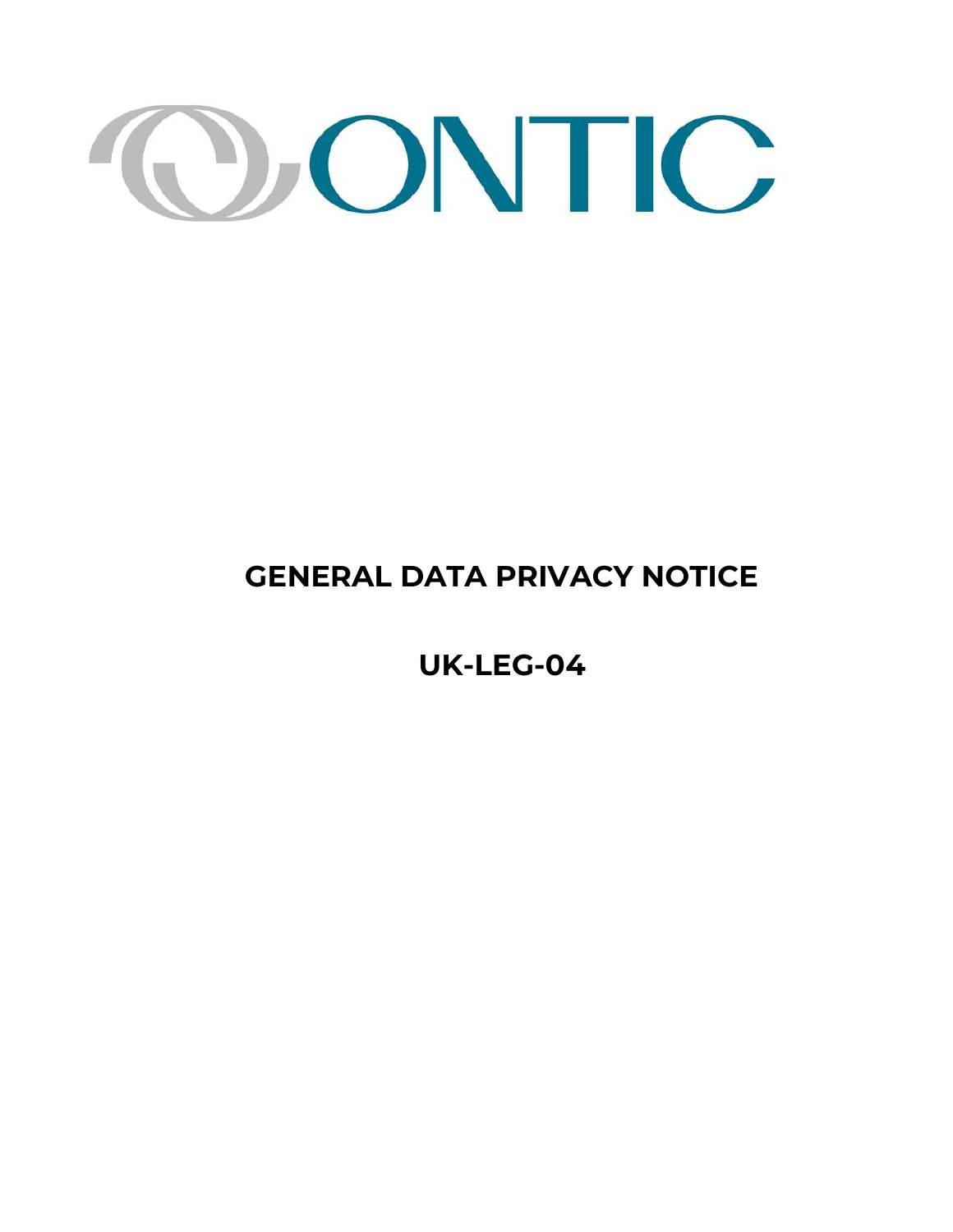|               |                                    | Doc: UK-LEG-04           |
|---------------|------------------------------------|--------------------------|
| <b>CONTIC</b> | <b>GENERAL DATA PRIVACY NOTICE</b> | <b>Revision: A</b>       |
|               |                                    | <b>Date: 19-OCT-2021</b> |

# **TABLE OF CONTENTS**

| CHANGES TO THE PRIVACY NOTICE AND YOUR DUTY TO INFORM US OF CHANGES 14 |  |
|------------------------------------------------------------------------|--|
|                                                                        |  |
|                                                                        |  |
|                                                                        |  |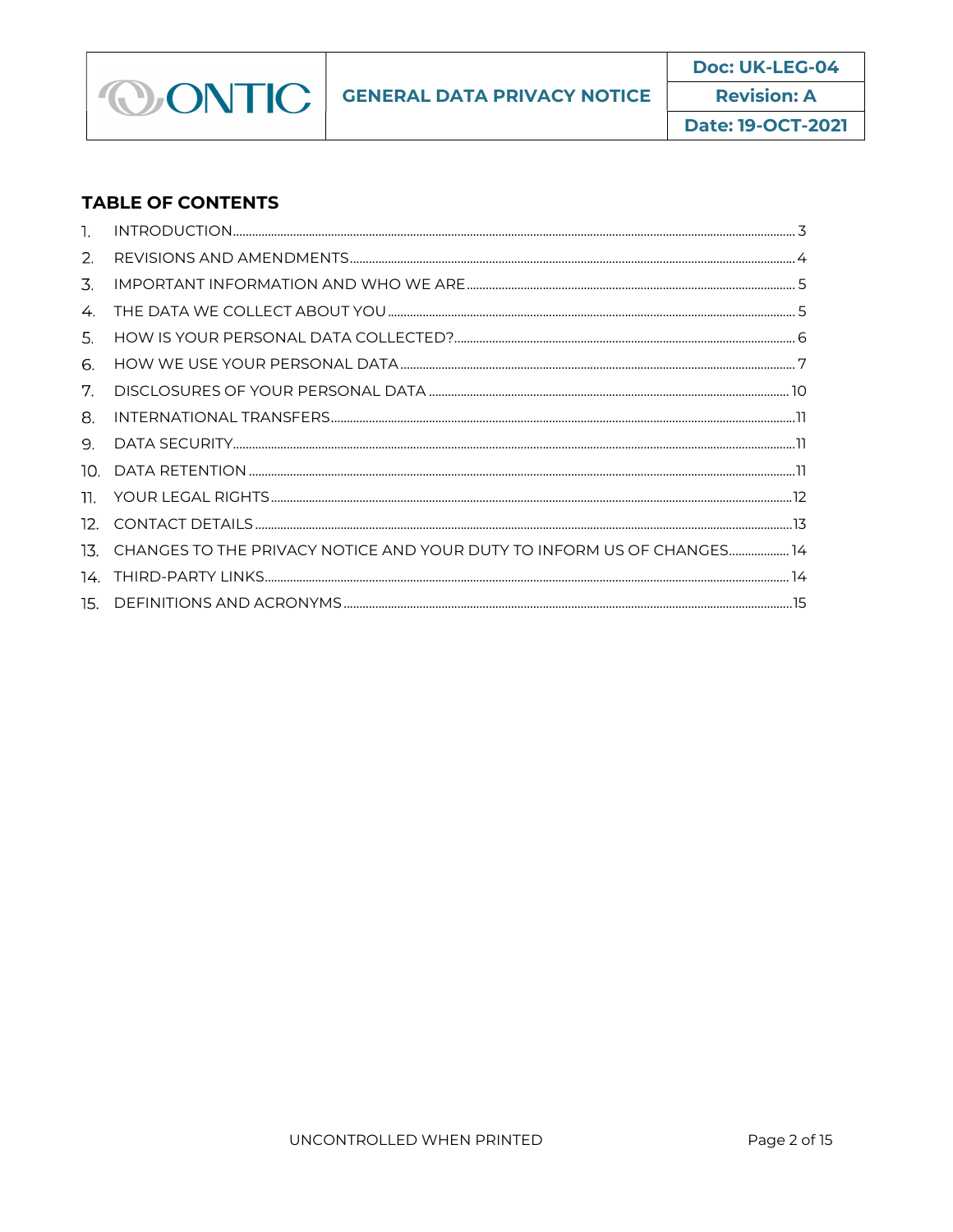| ONTIC | <b>GENERAL DATA PRIVACY NOTICE</b> |  |
|-------|------------------------------------|--|

#### 1. INTRODUCTION

Ontic Engineering & Manufacturing UK Ltd and its group of companies (Ontic) is committed to protecting the privacy and security of your personal information.

The companies within the Ontic group to which this privacy notice applies are:

- Ontic Engineering & Manufacturing UK Ltd; and
- AP Filtration Limited.

This privacy notice describes how we collect and use personal information about you during and after your relationship with us, in accordance with the General Data Protection Regulation (EU GDPR) and the retained EU version of the General Data Protection Regulation (UK GDPR) and the Data Protection Act 2018 (DPA).

Ontic respects your privacy and is committed to protecting your personal data. This privacy notice informs you as to how we look after your personal data when you visit the Ontic website (http://www.ontic.com) (regardless of where you visit it from), you purchase goods or services from or sell goods or services to us, you respond to a survey from us, you apply for a role with us or otherwise communicate or engage with us including requesting information or marketing communications. and tells you about your privacy rights and how the law protects you.

#### Ontic Chatsworth

20400 Plummer Street Chatsworth, California 91311 USA

#### Ontic Staverton

Meteor Business Park, Cheltenham Rd East, Gloucester GL2 9QL

#### Centroid, Inc. An Ontic Company

111 E. Ames Ct. Plainview New York 11803

#### Ontic Cheltenham

Cleeve Business Park Bishops Cleeve Cheltenham Gloucestershire GL52 8TW UK

#### Aircraft Belts, Inc. (ABI) An Ontic Company

1176 Telecom Drive Creedmoor, NC 27522

#### Firstmark Aerospace Corporation An Ontic Company

1176 Telecom Drive Creedmoor, NC 27522

#### Ontic Creedmoor

1176 Telecom Drive Creedmoor, NC 27522

#### AP Filtration

Unit 1003, Great Bank Road, Wingates Industrial Park. West Houghton. BL5 3XU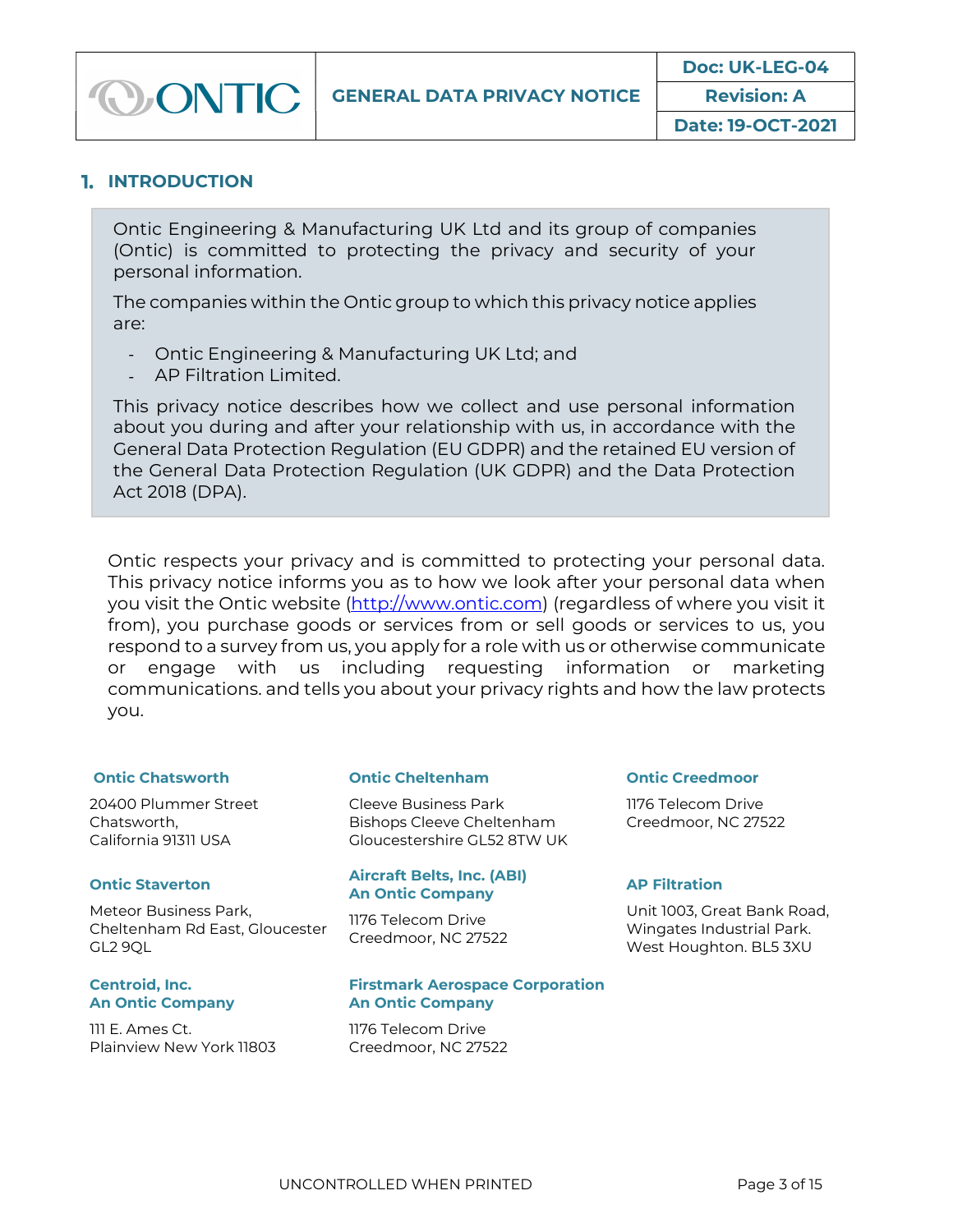

## 2. REVISIONS AND AMENDMENTS

| <b>Rev</b> | Date                      | <b>Reason for change</b> | <b>Revised by</b> |  |
|------------|---------------------------|--------------------------|-------------------|--|
| А          | 19-Oct-2021               | I Initial issue          | Z. Rowe           |  |
|            | Next review due July 2022 |                          |                   |  |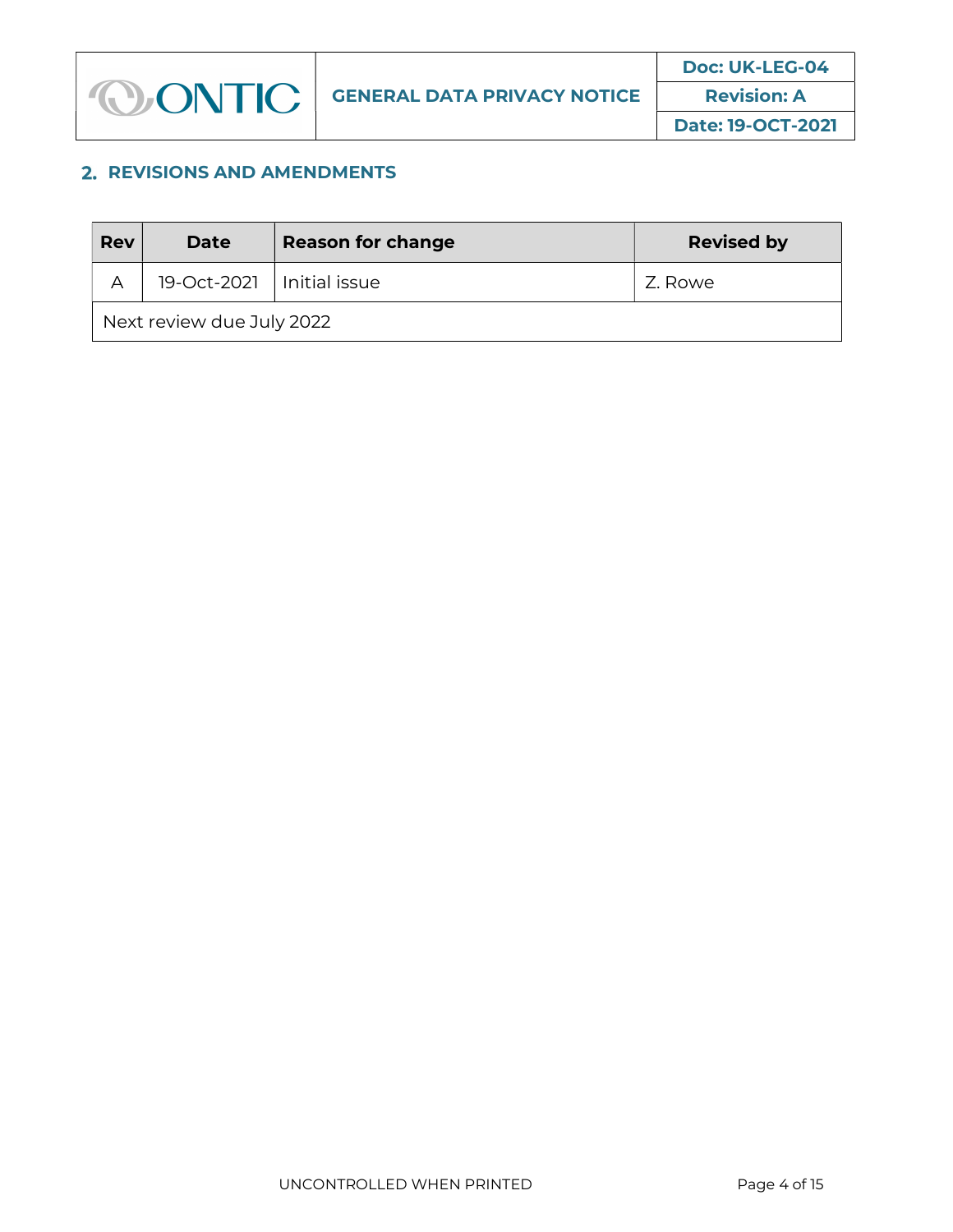|                                           | Doc: UK-LEG-04     |
|-------------------------------------------|--------------------|
| <b>OONTIC</b> GENERAL DATA PRIVACY NOTICE | <b>Revision: A</b> |

#### **3. IMPORTANT INFORMATION AND WHO WE ARE**

Ontic is a specialised engineering, manufacturing and procurement business supporting and sustaining legacy and non-core aviation products.

This notice explains how and why your personal data is processed by Ontic (also referred to as "we", "our" and "us") when you visit the Ontic website (http://www.ontic.com) (regardless of where you visit it from), you purchase goods or services from or sell goods or services to us, you respond to a survey from us, you apply for a role with us or otherwise communicate or engage with us including requesting information or marketing communications.

Ontic is a "data controller". This means that we are responsible for deciding how we hold and use personal information about you. We are required under data protection legislation to notify you of the information contained in this privacy notice.

It is important that you read this notice, together with any other privacy notice we may provide on specific occasions when we are collecting or processing personal information about you, so that you are aware of how and why we are using such information. This privacy notice supplements other privacy notices and privacy policies and is not intended to override them.

# THE DATA WE COLLECT ABOUT YOU

Personal data, or personal information, means any information about an individual from which that person can be identified. It does not include data where the identity has been removed (anonymous data).

We may collect, use, store and transfer different kinds of personal data about you which we have grouped together as follows:

- Identity Data includes first name, last name, username or similar identifier, title, date of birth, image and gender.
- Contact Data includes billing address, delivery address, email address and telephone numbers.
- Financial Data including banking and payment details.
- Transaction Data includes details about payments to and from you and other details of products and services you have purchased from us.
- Technical Data includes internet protocol (IP) address, your login data, browser type and version, time zone setting and location, browser plug-in types and versions, operating system and platform, and other technology on the devices you use to access this website.
- Usage and Profile Data includes information about how you use our website, products and services.
- Marketing and Communications Data includes your preferences in receiving marketing from us and our third parties and your communication preferences.
- CV Data includes your education and employment history and references.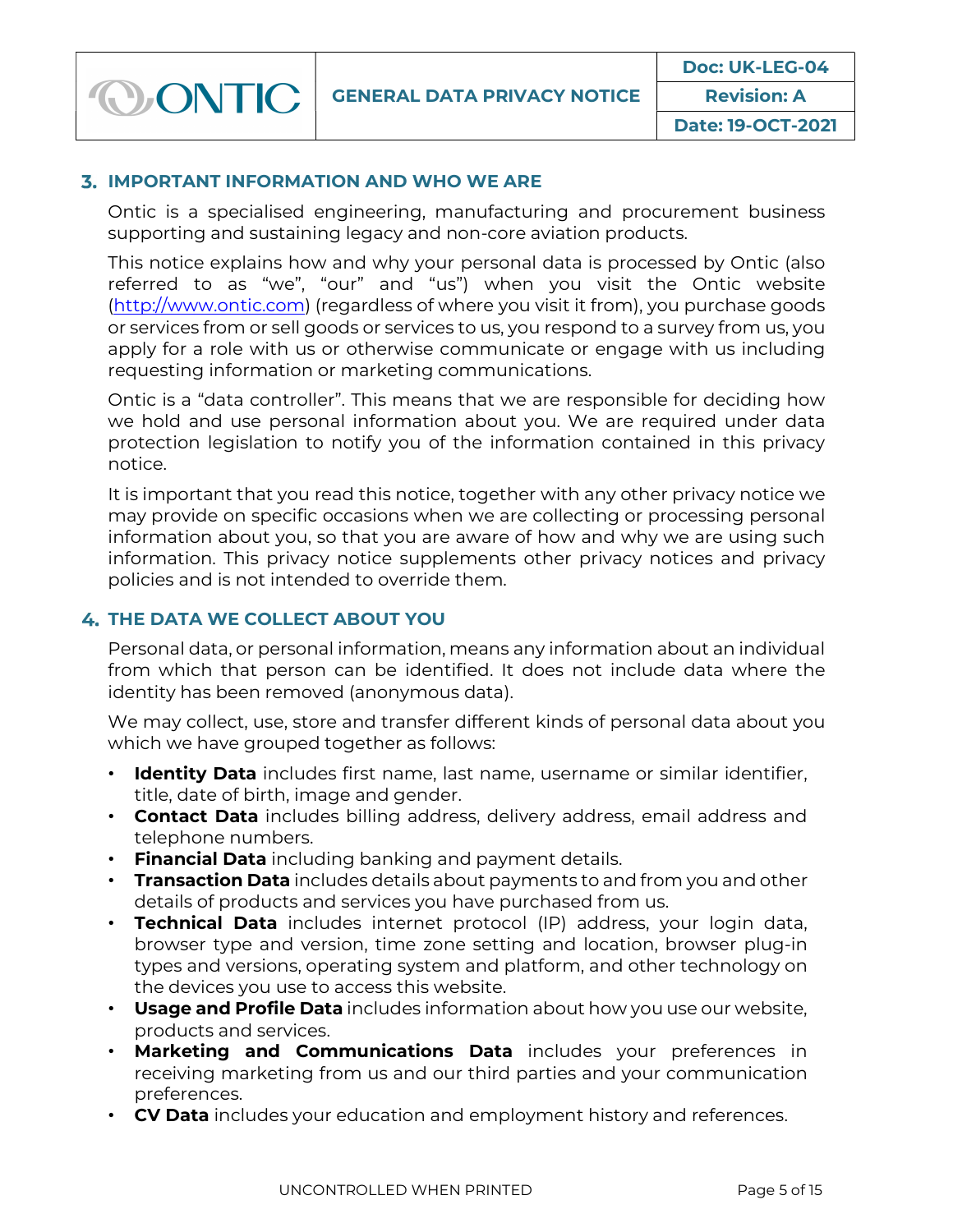|               |                                    | Doc: UK-LEG-04           |  |
|---------------|------------------------------------|--------------------------|--|
| <b>OONTIC</b> | <b>GENERAL DATA PRIVACY NOTICE</b> | <b>Revision: A</b>       |  |
|               |                                    | <b>Date: 19-OCT-2021</b> |  |

We also collect, use and share Aggregated Data such as statistical or demographic data for any purpose. Aggregated Data could be derived from your personal data but is not considered personal data in law as this data will not directly or indirectly reveal your identity. For example, we may aggregate your Usage and Profile Data to calculate the percentage of users accessing a specific website feature. However, if we combine or connect Aggregated Data with your personal data so that it can directly or indirectly identify you, we treat the combined data as personal data which will be used in accordance with this privacy notice.

Except in the case of applicants for roles with us, we do not collect any Special Categories of Personal Data about you (this includes details about your race or ethnicity, religious or philosophical beliefs, sex life, sexual orientation, political opinions, trade union membership, information about your health, and genetic and biometric data). Nor do we collect any information about criminal convictions and offences.

#### If You Fail To Provide Personal Data

Where we need to collect personal data by law, or under the terms of a contract we have with you, and you fail to provide that data when requested, we may not be able to perform the contract we have or are trying to enter into with you (for example, to provide you with goods or services). In this case, we may have to cancel a product or service you have with us but we will notify you if this is the case at the time.

## **5. HOW IS YOUR PERSONAL DATA COLLECTED?**

We use different methods to collect data from and about you including through:

- Direct interactions. You may give us your identity, contact and financial data by corresponding with us by post, phone, email or otherwise. This includes personal data you provide when you:
	- o asking us to supply products or want to supply products to us;
	- o apply for a job with us;
	- o request marketing to be sent to you;
	- o give us feedback or contact us; or
	- o if you visit one of our offices or other sites, from the CCTV system managed by us.
- **Automated technologies or interactions**. As you interact with our website, we will automatically collect Technical Data about your equipment, browsing actions and patterns. We collect this personal data by using cookies and other similar technologies. Please see our Cookies Policy for further details.
- Third parties or publicly available sources. We may receive personal data about you from various third parties and public sources as set out below:
	- o Technical Data from the following parties:
		- a) analytics providers such as Google based inside and/or outside the UK;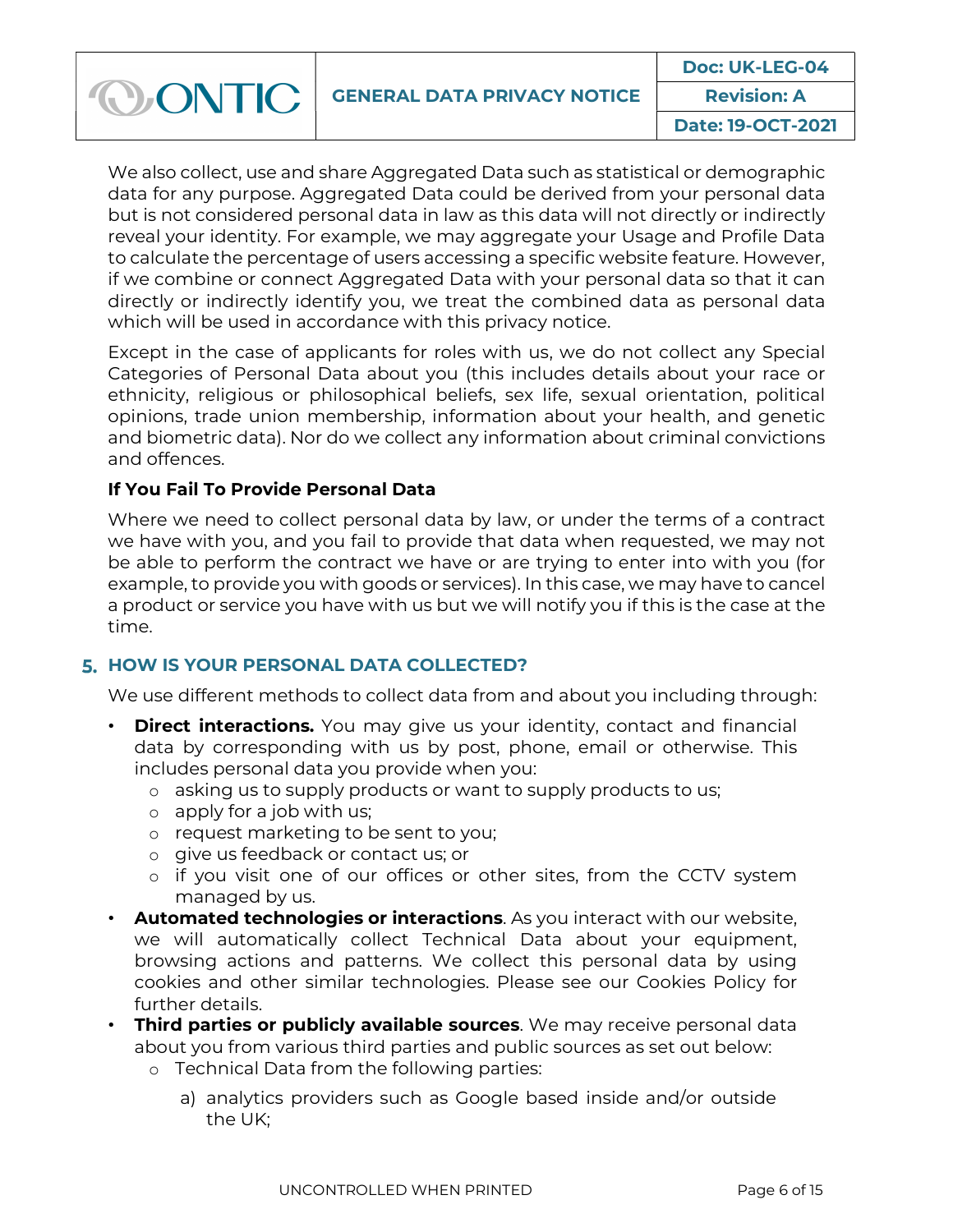

- b) advertising networks based inside and/or outside the UK; and
- c) search information providers based inside and/or outside the UK.
- o Contact Data and Financial Data from providers of technical and payment services.
- o Identity Data and Contact Data from publicly available sources such as Companies House based inside the UK or other corporate/business registration sources based outside the UK.
- o Identity Data, Contact Data and CV Data from recruitment consultants based inside or outside the UK.

## **6. HOW WE USE YOUR PERSONAL DATA**

**OONTIC** 

We will only use your personal data when the law allows us to. Most commonly, we will use your personal data in the following circumstances:

- Where we need to perform the contract we are about to enter into or have entered into with you.
- Where it is necessary for our legitimate interests (or those of a third party) and your interests and fundamental rights do not override those interests.
- Where we need to comply with a legal obligation.

In general, we do not rely on consent as a legal basis for processing your personal data. You have the right to withdraw consent to marketing at any time by contacting us.

#### Purposes for which we will use your Personal Data

We have set out below, in a table format, a description of all the ways we plan to use your personal data, and which of the legal basis we rely on to do so. We have also identified what our legitimate interests are where appropriate.

Note that we may process your personal data for more than one lawful ground depending on the specific purpose for which we are using your data. Please contact us if you need details about the specific legal ground we are relying on to process your personal data where more than one ground has been set out in the table below.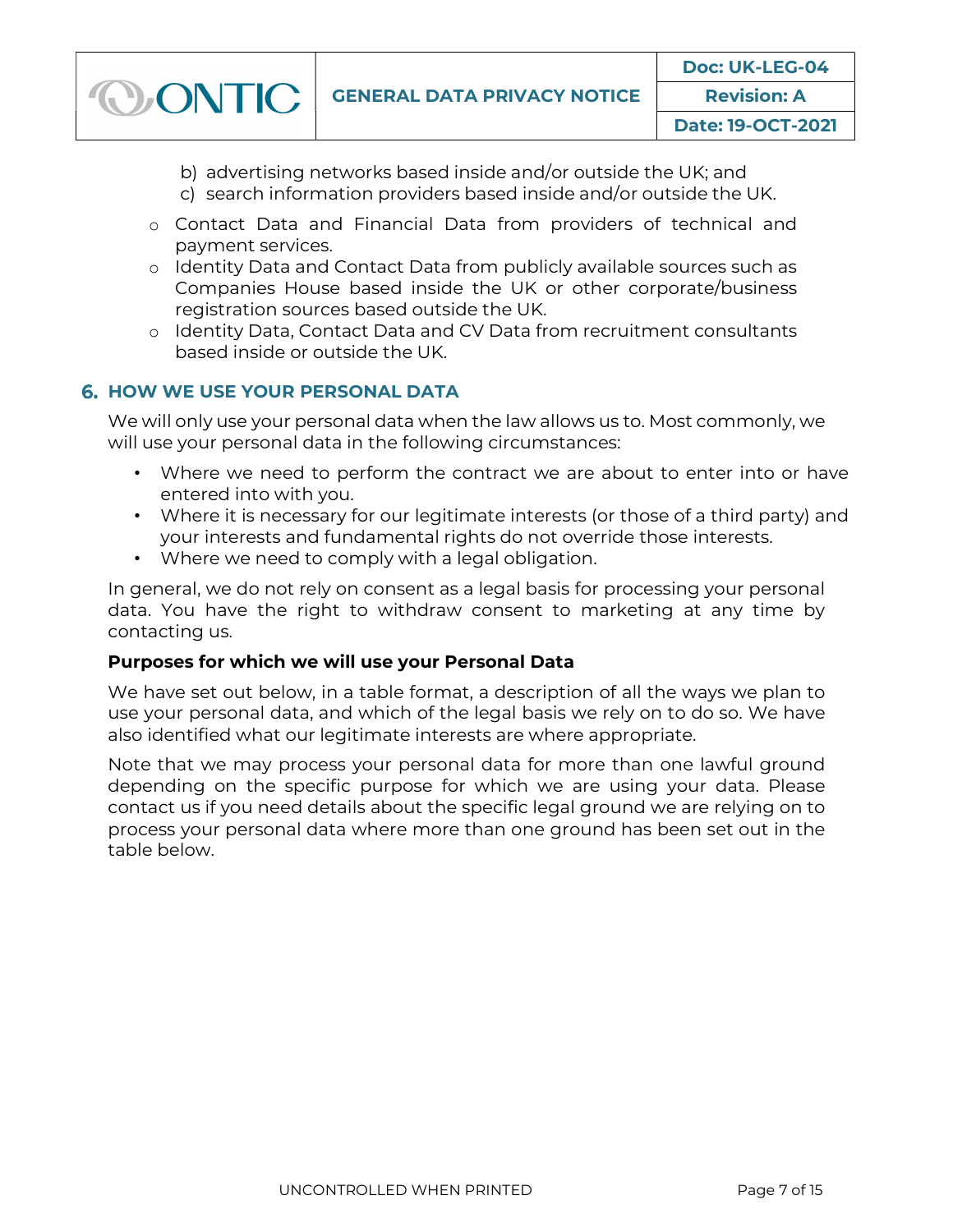GENERAL DATA PRIVACY NOTICE

OONTIC

|  | REVISION, A |  |
|--|-------------|--|
|  |             |  |

| <b>Purpose/Activity</b>                                                                                                                                                              | <b>Type of data</b>                                                                                       | Lawful basis for processing including basis of legitimate interest                                                                                                                                                                                                                                                                                              |
|--------------------------------------------------------------------------------------------------------------------------------------------------------------------------------------|-----------------------------------------------------------------------------------------------------------|-----------------------------------------------------------------------------------------------------------------------------------------------------------------------------------------------------------------------------------------------------------------------------------------------------------------------------------------------------------------|
| To register you as a new customer or supplier                                                                                                                                        | (a) Identity<br>(b) Contact                                                                               | Performance of a contract with you                                                                                                                                                                                                                                                                                                                              |
| To process and deliver your or our order<br>including:<br>(a) Manage payments, fees and charges<br>(b) Collect and recover money owed to us                                          | (a) Identity<br>(b) Contact<br>(c) Financial<br>(d) Transaction<br>(e) Marketing and Communications       | (a) Performance of a contract with you<br>(b) Necessary for our legitimate interests (to recover debts due to us)                                                                                                                                                                                                                                               |
| To manage our relationship with you which will<br>include:<br>(a) Notifying you about changes to our terms<br>or privacy policy<br>(b) Asking you to leave a review or take a survey | (a) Identity<br>(b) Contact<br>(c) Usage and Profile<br>(d) Marketing and Communications                  | (a) Performance of a contract with you<br>(b) Necessary to comply with a legal obligation<br>(c) Necessary for our legitimate interests (to keep our records updated and to study<br>how customers use our products/services)                                                                                                                                   |
| To administer and protect our business and<br>this website (including troubleshooting, data<br>analysis, testing, system maintenance, support,<br>reporting and hosting of data)     | (a) Identity<br>(b) Contact<br>(c) Technical                                                              | (a) Necessary for our legitimate interests (for running our business, provision of<br>administration and IT services, network security, to prevent or detect fraud or other<br>criminal activity, for health and safety, and in the context of a business reorganisation<br>or group restructuring exercise)<br>(b) Necessary to comply with a legal obligation |
| deliver<br>relevant website content<br>and<br>To:<br>advertisements to you and measure or<br>understand the effectiveness of the advertising<br>we serve to you                      | (a) Identity<br>(b) Contact<br>(c) Usage and Profile<br>(d) Marketing and Communications<br>(e) Technical | Necessary for our legitimate interests (to study how customers use our<br>products/services, to develop them, to grow our business and to inform our<br>marketing strategy)                                                                                                                                                                                     |
| To use data analytics to improve our website,<br>products/services,<br>marketing,<br>customer<br>relationships and experiences                                                       | (a) Technical<br>(b) Usage and Profile                                                                    | Necessary for our legitimate interests (to define types of customers for our products<br>and services, to keep our website updated and relevant, to develop our business and<br>to inform our marketing strategy)                                                                                                                                               |
| To make suggestions and recommendations to<br>you about goods or services that may be of<br>interest to your firm                                                                    | (a) Identity<br>(b) Contact<br>(c) Technical<br>(d) Usage and Profile<br>(e) Marketing and Communications | Necessary for our legitimate interests (to develop our products/services and grow our<br>business)                                                                                                                                                                                                                                                              |
| To promote our goods and services                                                                                                                                                    | (a) Identity                                                                                              | We will seek your consent to use photos and content for Ontic<br>marketing/promotional materials                                                                                                                                                                                                                                                                |
| To progress your application for a role with us                                                                                                                                      | (a) Identity<br>(b) Contact<br>$(c)$ CV                                                                   | (a) Necessary for our legitimate interests (to assess candidates for a role with us)<br>(b) Performance of a contract with you if you are selected for the role                                                                                                                                                                                                 |
| To conduct vetting                                                                                                                                                                   | (a) Identity<br>(b) Contact                                                                               | (a) Necessary for our legitimate interests (for safeguarding our business, to prevent or<br>detect fraud or other criminal activity and for health and safety)                                                                                                                                                                                                  |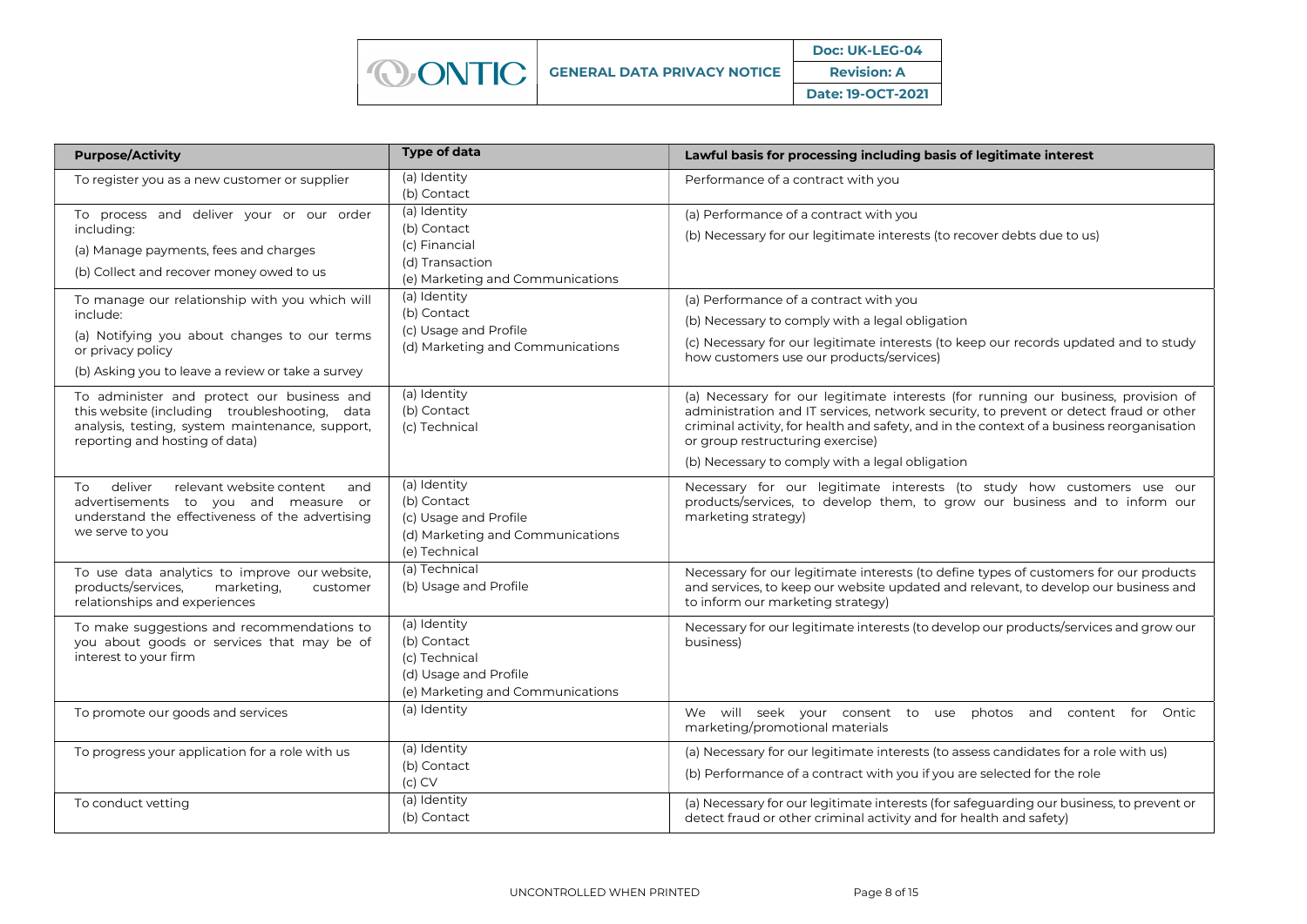## The Legal Basis for processing your Personal Data

Notwithstanding the above, depending on the purpose that we hold and process your data for, we will rely on one or more of the following legal grounds to process your data:

## a) Legitimate Interests

**OONTIC** 

This means the interest of our business in conducting and managing our business to enable us to continue to be a high quality and reputable supplier or purchaser of goods or services or employer or people. We make sure we consider and balance any potential impact on you (both positive and negative) and your rights before we process your personal data for our legitimate interests. We do not use your personal data for activities where our interests are overridden by the impact on you (unless we have your consent or are otherwise required or permitted to by law). You can obtain further information about how we assess our legitimate interests against any potential impact on you in respect of specific activities by contacting us.

## b) Necessary for the performance of a contract

This means processing your data where it is necessary for the performance of a contract to which you are a party or to take steps at your request before entering into such a contract.

## c) Necessary for compliance with a legal obligation

This means processing your personal data where it is necessary for compliance with a legal obligation that we are subject to.

## d) Consent

We will ask for your explicit consent to certain proposed processing activity in some circumstances. Where consent is the lawful basis for our processing you have the right to withdraw your consent to this particular activity at any time by contacting us in writing at any time (email privacy@Ontic.com).

## **Marketing**

We strive to provide you with choices regarding certain personal data uses, particularly around marketing and advertising.

## Promotional Offers From Us

We may use your Identity, Contact, Technical, Usage and Profile Data to form a view on what we think you may want or need, or what may be of interest to you. This is how we decide which products, services and offers may be relevant for you (we call this marketing).

You will receive marketing communications from us if you have requested information from us or purchased

goods from us and you have not opted out of receiving that marketing.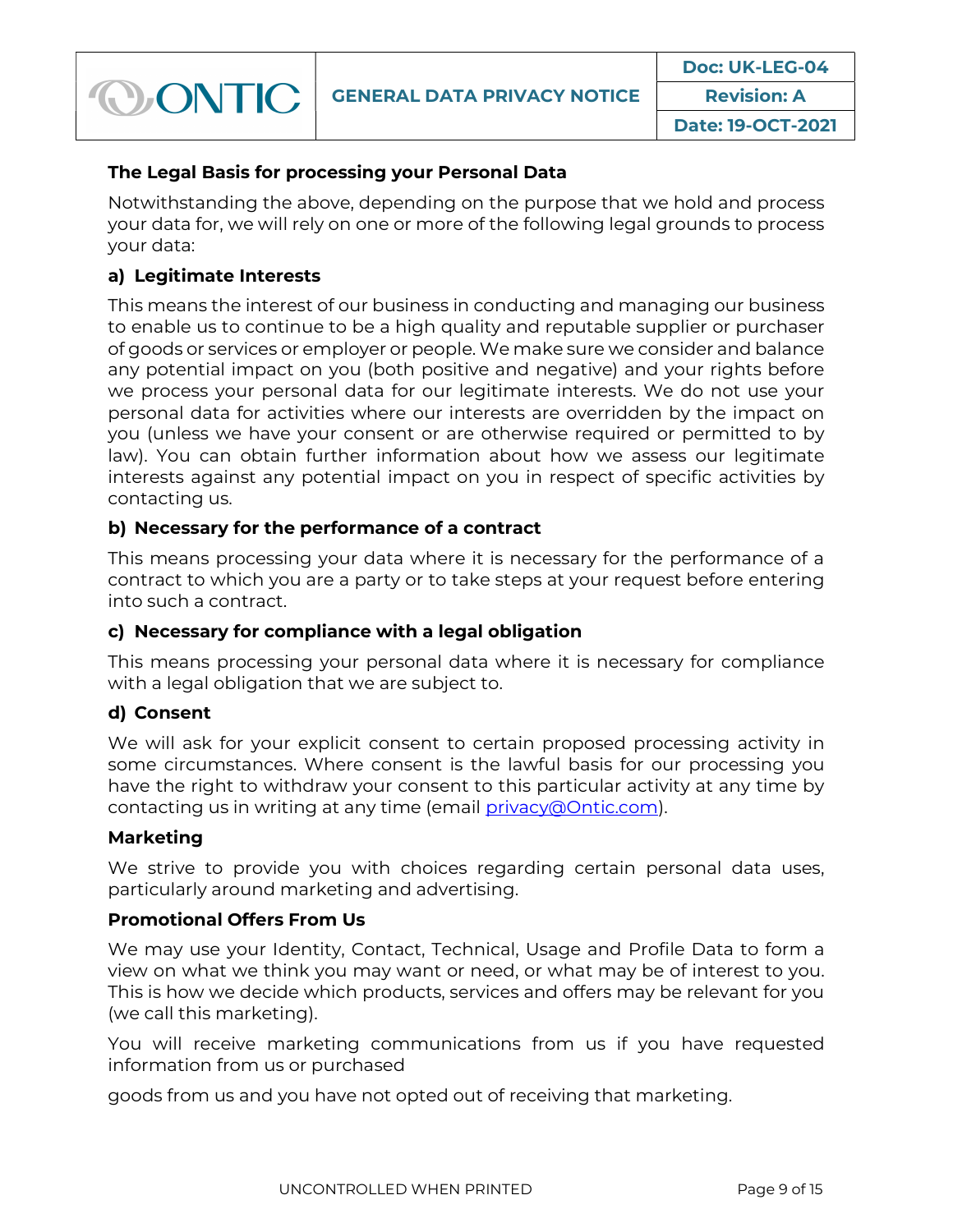

## Third-Party Marketing

We will get your express opt-in consent before we share your personal data with any third party for marketing purposes.

## Opting Out

You can ask us or third parties to stop sending you marketing messages at any time by following the opt-out links on any marketing message sent to you or by contacting us in writing at any time (email privacy@Ontic.com).

Where you opt out of receiving these marketing messages, this means we will no longer send marketing messages to you but this will not affect our use of your personal data for a product/service purchase or other transactions where we need to continue to contact you for the purpose of such transactions.

#### Cookies

You can set your browser to refuse all or some browser cookies, or to alert you when websites set or access cookies. If you disable or refuse cookies, please note that some parts of the Ontic website may become inaccessible or not function properly. For more information about the cookies we use, please see our Cookies Policy.

#### Change of Purpose

We will only use your personal data for the purposes for which we collected it, unless we reasonably consider that we need to use it for another reason and that reason is compatible with the original purpose. If you wish to get an explanation as to how the processing for the new purpose is compatible with the original purpose, please contact us in writing at any time (email privacy@Ontic.com).

If we need to use your personal data for an unrelated purpose, we will notify you and we will explain the legal basis which allows us to do so.

Please note that we may process your personal data without your knowledge or consent, in compliance with the above rules, where this is required or permitted by law.

# 7. DISCLOSURES OF YOUR PERSONAL DATA

We may share your personal data with the parties set out below for the purposes as set out in the table above.

- Internal Third Parties.
- External Third Parties.
- Third parties to whom we may choose to sell, transfer or merge parts of our business or our assets or who invest in or finance our business. Alternatively, we may seek to acquire other businesses or merge with them. If a change happens to our business, then the new owners may use your personal data in the same way as set out in this privacy notice.

We require all third parties to respect the security of your personal data and to treat it in accordance with the law.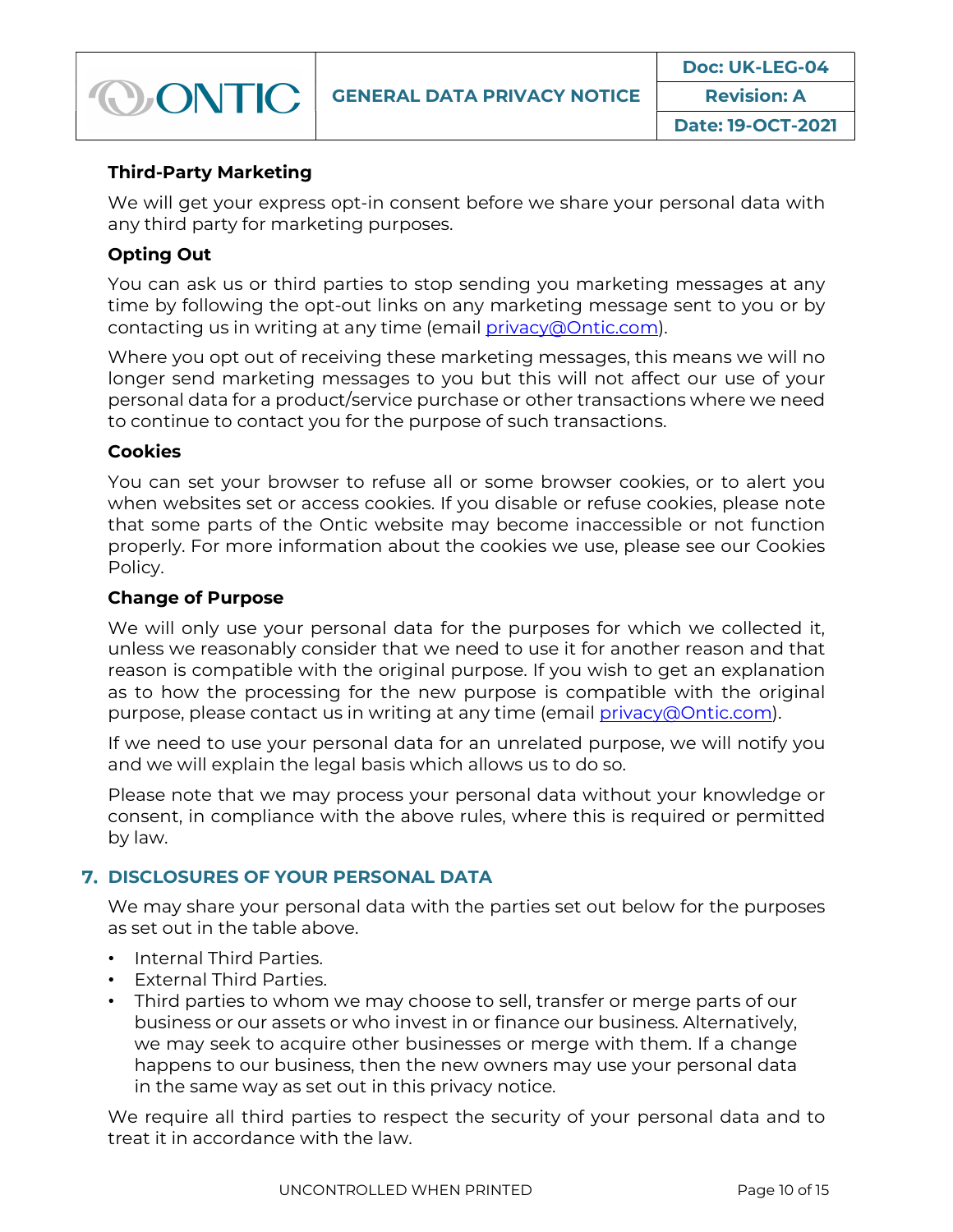|               |                                    | Doc: UK-LEG-04           |  |
|---------------|------------------------------------|--------------------------|--|
| <b>OONTIC</b> | <b>GENERAL DATA PRIVACY NOTICE</b> | <b>Revision: A</b>       |  |
|               |                                    | <b>Date: 19-OCT-2021</b> |  |

We may also in certain circumstances disclose your personal data if required to do so by law or if in good faith we believe this is required to comply with any legal process served on us, to protect our rights or property or to protect the personal safety of individuals.

#### **8. INTERNATIONAL TRANSFERS**

We share your personal data within the Ontic Group. This will involve transferring your data outside the UK and/or the EEA.

Many of our External Third Parties, and part of the Ontic group, are based outside the UK and the EEA (mostly in the United States of America) so their processing of your personal data will involve a transfer of data outside the UK and/or the EEA.

Whenever we transfer your personal data out of the UK and/or the EEA, we ensure a similar degree of protection is afforded to it by ensuring one of the following safeguards is implemented:

- We will only transfer your personal data to countries that have been deemed to provide an adequate level of protection for personal data.
- Where there is not deemed to be an adequate level of protection in the relevant country, we may use specific contracts approved for use in the UK and/or the EEA which give personal data the same protection it has in the UK and/or the EEA.

Please contact us in writing at any time (email *Privacy@ontic.com*) if you want further information on the specific mechanism used by us when transferring your personal data out of the UK and/or the EEA.

## **9. DATA SECURITY**

We have put in place appropriate security measures to prevent your personal data from being accidentally lost, used or accessed in an unauthorised way, altered or disclosed. In addition, we limit access to your personal data to those employees, agents, contractors and other third parties who have a business need to know. They will only process your personal data on our instructions and they are subject to a duty of confidentiality.

We have put in place procedures to deal with any suspected personal data breach and will notify you and any applicable regulator of a breach where we are legally required to do so.

## **10. DATA RETENTION**

#### How long will you use my Personal Data for?

We will only retain your personal data for as long as reasonably necessary to fulfil the purposes we collected it for, including for the purposes of satisfying any legal, regulatory, tax, accounting or reporting requirements. We may retain your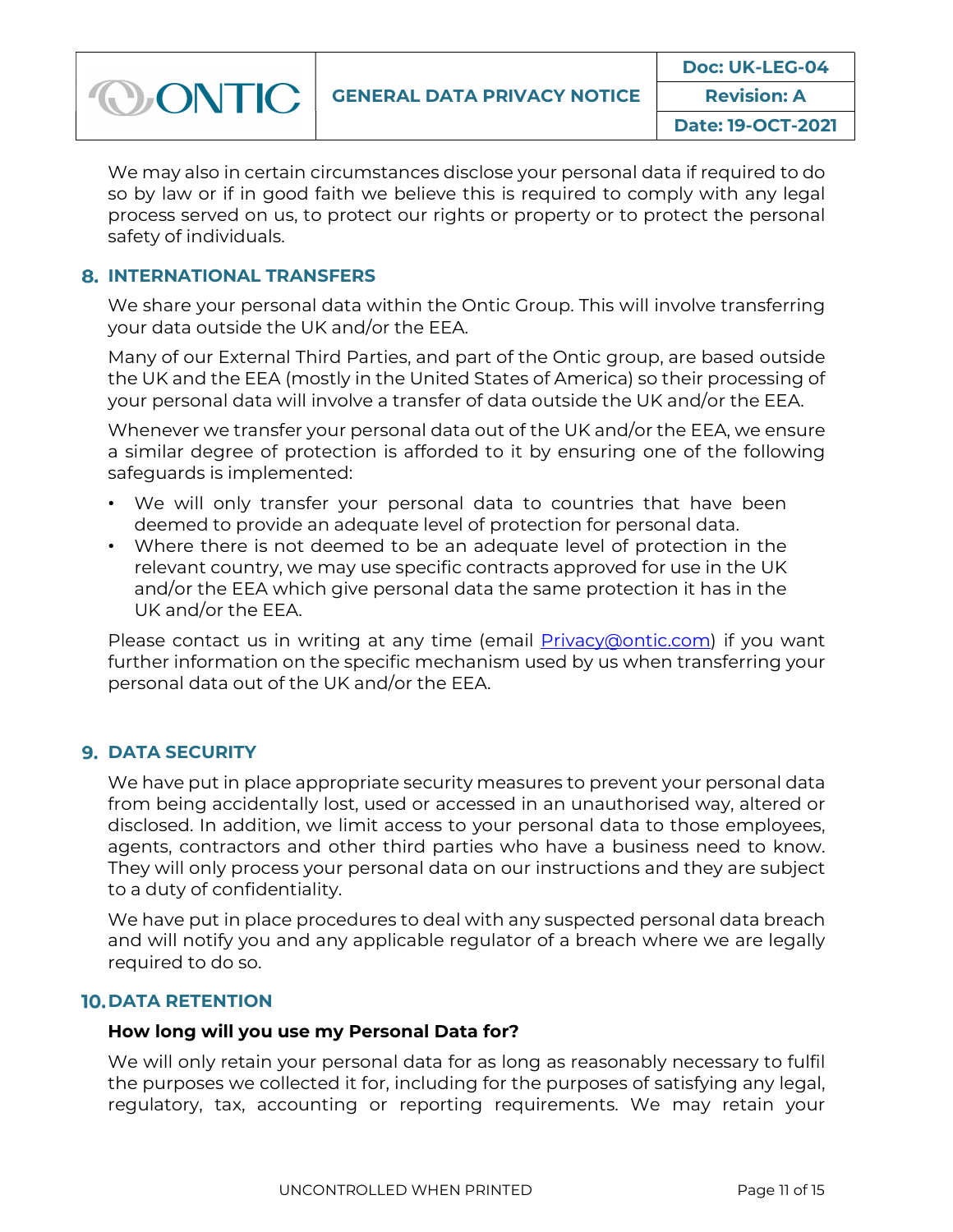|                                                      | Doc: UK-LEG-04           |  |
|------------------------------------------------------|--------------------------|--|
| $\bigcirc$ ONTIC $\big $ general data privacy notice | <b>Revision: A</b>       |  |
|                                                      | <b>Date: 19-OCT-2021</b> |  |

personal data for a longer period in the event of a complaint or if we reasonably believe there is a prospect of litigation in respect to our relationship with you.

To determine the appropriate retention period for personal data, we consider the amount, nature and sensitivity of the personal data, the potential risk of harm from unauthorised use or disclosure of your personal data, the purposes for which we process your personal data and whether we can achieve those purposes through other means, and the applicable legal, regulatory, tax, accounting or other requirements.

Details of retention periods for different aspects of your personal data are available in our retention policy which you can request from us by contacting us in writing at any time (email privacy@Ontic.com).

In some circumstances we will anonymise your personal data (so that it can no longer be associated with you) for research or statistical purposes, in which case we may use this information indefinitely without further notice to you.

## **11. YOUR LEGAL RIGHTS**

 $\sqrt{2}$ 

Under certain circumstances, you have rights under data protection laws in relation to your personal data.

You have the right to:

**Request access** to your personal data (commonly known as a "data subject access request"). This enables you to receive a copy of the personal data we hold about you and to check that we are lawfully processing it.

**Request correction** of the personal data that we hold about you. This enables you to have any incomplete or inaccurate data we hold about you corrected, though we may need to verify the accuracy of the new data you provide to us.

**Request erasure** of your personal data. This enables you to ask us to delete or remove personal data where there is no good reason for us continuing to process it. You also have the right to ask us to delete or remove your personal data where you have successfully exercised your right to object to processing (see below), where we may have processed your information unlawfully or where we are required to erase your personal data to comply with local law. Note, however, that we may not always be able to comply with your request of erasure for specific legal reasons which will be notified to you, if applicable, at the time of your request. Note that we may keep minimal personal details to ensure that we do not contact you again, except at your request.

**Object to processing** of your personal data where we are relying on a legitimate interest (or those of a third party) and there is something about your particular situation which makes you want to object to processing on this ground as you feel it impacts on your fundamental rights and freedoms. You also have the right to object where we are processing your personal data for direct marketing purposes. In some cases, we may demonstrate that we have compelling legitimate grounds to process your information which override your rights and freedoms.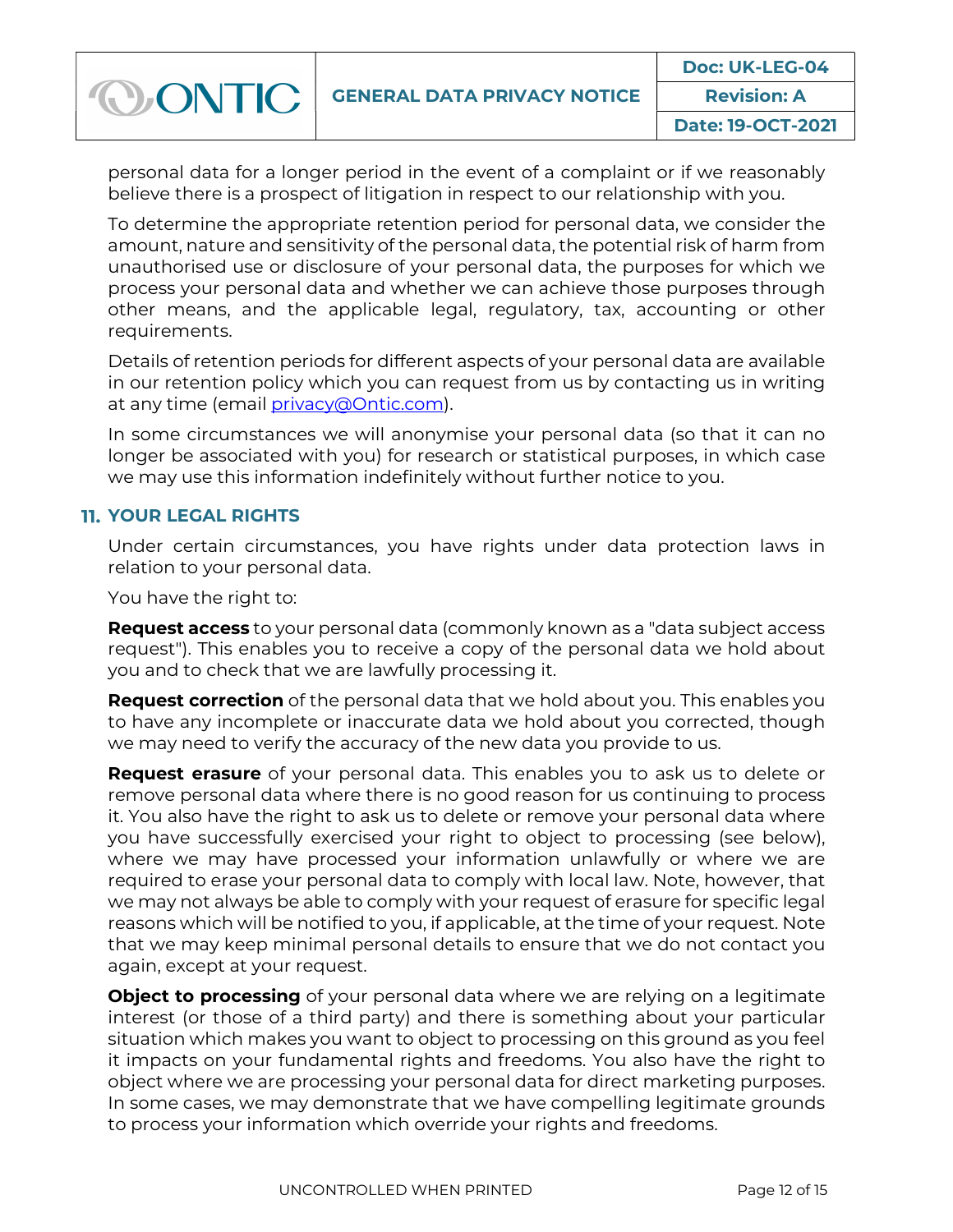|                                     | Doc: UK-LEG-04           |  |
|-------------------------------------|--------------------------|--|
| ONTIC   GENERAL DATA PRIVACY NOTICE | <b>Revision: A</b>       |  |
|                                     | <b>Date: 19-OCT-2021</b> |  |

**Request restriction of processing** of your personal data. This enables you to ask us to suspend the processing of your personal data in the following scenarios:

- If you want us to establish the data's accuracy.
- Where our use of the data is unlawful but you do not want us to erase it.
- Where you need us to hold the data even if we no longer require it as you need it to establish, exercise or defend legal claims.
- You have objected to our use of your data but we need to verify whether we have overriding legitimate grounds to use it.

**Request the transfer** of your personal data to you or to a third party. We will provide to you, or a third party you have chosen, your personal data in a structured, commonly used, machine-readable format. Note that this right only applies to automated information which you initially provided consent for us to use or where we used the information to perform a contract with you.

Withdraw consent at any time where we are relying on consent to process your personal data. However, this will not affect the lawfulness of any processing carried out before you withdraw your consent. If you withdraw your consent, we may not be able to provide certain products or services to you. We will advise you if this is the case at the time you withdraw your consent.

If you wish to exercise any of the rights set out above please contact our Data Privacy Lead in writing at any time (email *privacy* @ Ontic.com).

## No fee usually required

 $\sqrt{2}$ 

You will not have to pay a fee to access your personal data (or to exercise any of the other rights). However, we may charge a reasonable fee if your request is clearly unfounded, repetitive or excessive. Alternatively, we could refuse to comply with your request in these circumstances.

#### What we may need from you

We may need to request specific information from you to help us confirm your identity and ensure your right to access your personal data (or to exercise any of your other rights). This is a security measure to ensure that personal data is not disclosed to any person who has no right to receive it. We may also contact you to ask you for further information in relation to your request to speed up our response.

#### Time limit to respond

We try to respond to all legitimate requests within one month. Occasionally it could take us longer than a month if your request is particularly complex or you have made a number of requests. In this case, we will notify you and keep you updated.

## **12. CONTACT DETAILS**

If you have any questions about this privacy notice or our privacy practices, please contact our Data Privacy Lead in writing using: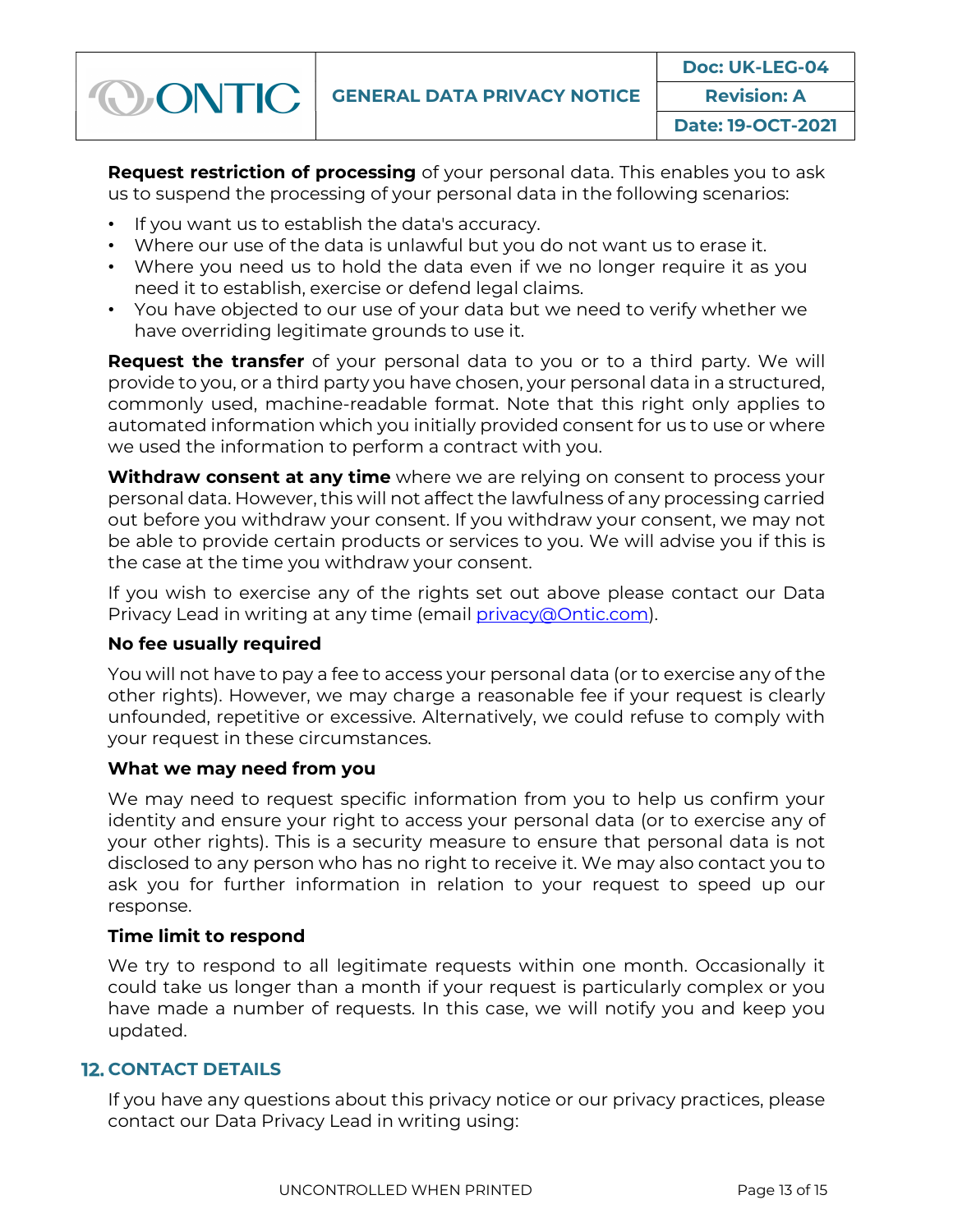|                                           | Doc: UK-LEG-04     |
|-------------------------------------------|--------------------|
| <b>OONTIC</b> GENERAL DATA PRIVACY NOTICE | <b>Revision: A</b> |
|                                           | Date: 19-0CT-2021  |

# Date: 19-OCT-2021

#### Email: privacy@Ontic.com

Post: Cleeve Business Park, Bishops Cleeve, Cheltenham, Gloucestershire, United Kingdom, GL52 8TW

You have the right to make a complaint at any time to the Information Commissioner's Office (ICO), the UK regulator for data protection issues (www.ico.org.uk). We would, however, appreciate the chance to deal with your concerns before you approach the ICO so please contact us in the first instance.

#### 13. CHANGES TO THE PRIVACY NOTICE AND YOUR DUTY TO INFORM US OF **CHANGES**

We keep our privacy notice under regular review and will be updated periodically. Historic versions can be obtained by contacting us.

It is important that the personal data we hold about you is accurate and current. Please keep us informed if your personal data changes during your relationship with us.

#### **14. THIRD-PARTY LINKS**

The Ontic website may include links to third-party websites, plug-ins and applications. Clicking on those links or enabling those connections may allow third parties to collect or share data about you. We do not control these third-party websites and are not responsible for their privacy statements. When you leave our website, we encourage you to read the privacy policy of every website you visit.

If you have any questions about this privacy notice, please contact the data privacy lead – privacy@ontic.com .